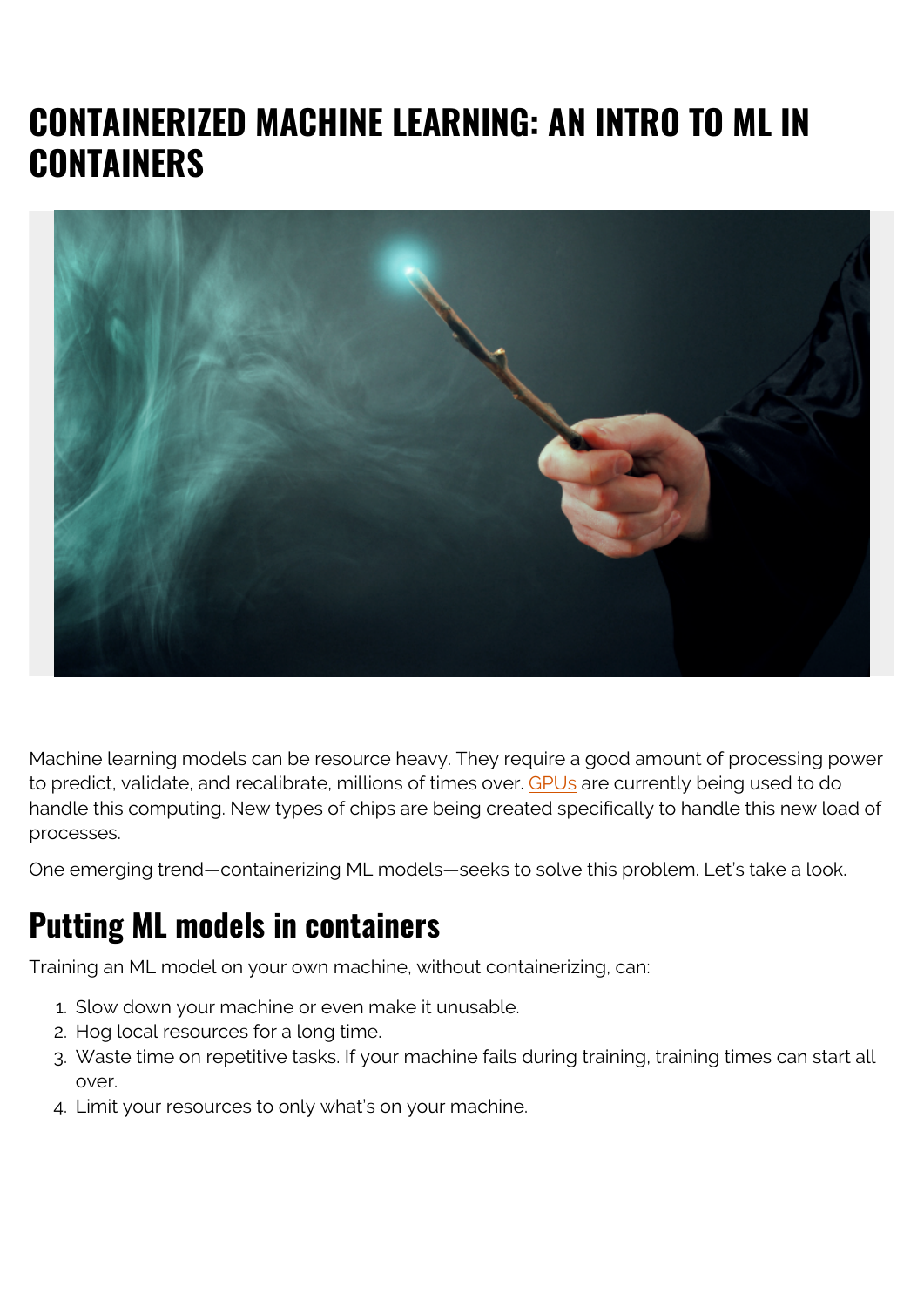

Given that, the ML process

benefits from [containerization](https://blogs.bmc.com/blogs/what-is-a-container-containerization-explained/) in the same way developing any application or microservice benefits from utilizing cloud resources:

- Less server down-time
- Third-parties provision necessary resources
- Easier teamwork

## **How to build and deploy ML models with containers**

Containerizing your ML workflow requires putting your ML models in a container ([Docker](https://blogs.bmc.com/blogs/3-steps-to-introduce-docker-containers-in-enterprise/) is sufficient), then deploying it on a machine. [Kubernetes](https://www.bmc.com/blogs/what-is-kubernetes/) is the most modern container orchestration tool, and all the major cloud providers offer it.

Adopting a containerized ML workflow does not require adopting a whole lot of new technologies or processes for developers. The AI applications can be written in most common languages and built right alongside an enterprise's current CI/CD environment.

#### **Data lakes: pros and cons**

*"Use volumes for persistent data. The data that needs to be preserved after a container is destroyed must be written to a volume." - [Redhat Design Principles](https://www.redhat.com/en/resources/cloud-native-container-design-whitepaper)*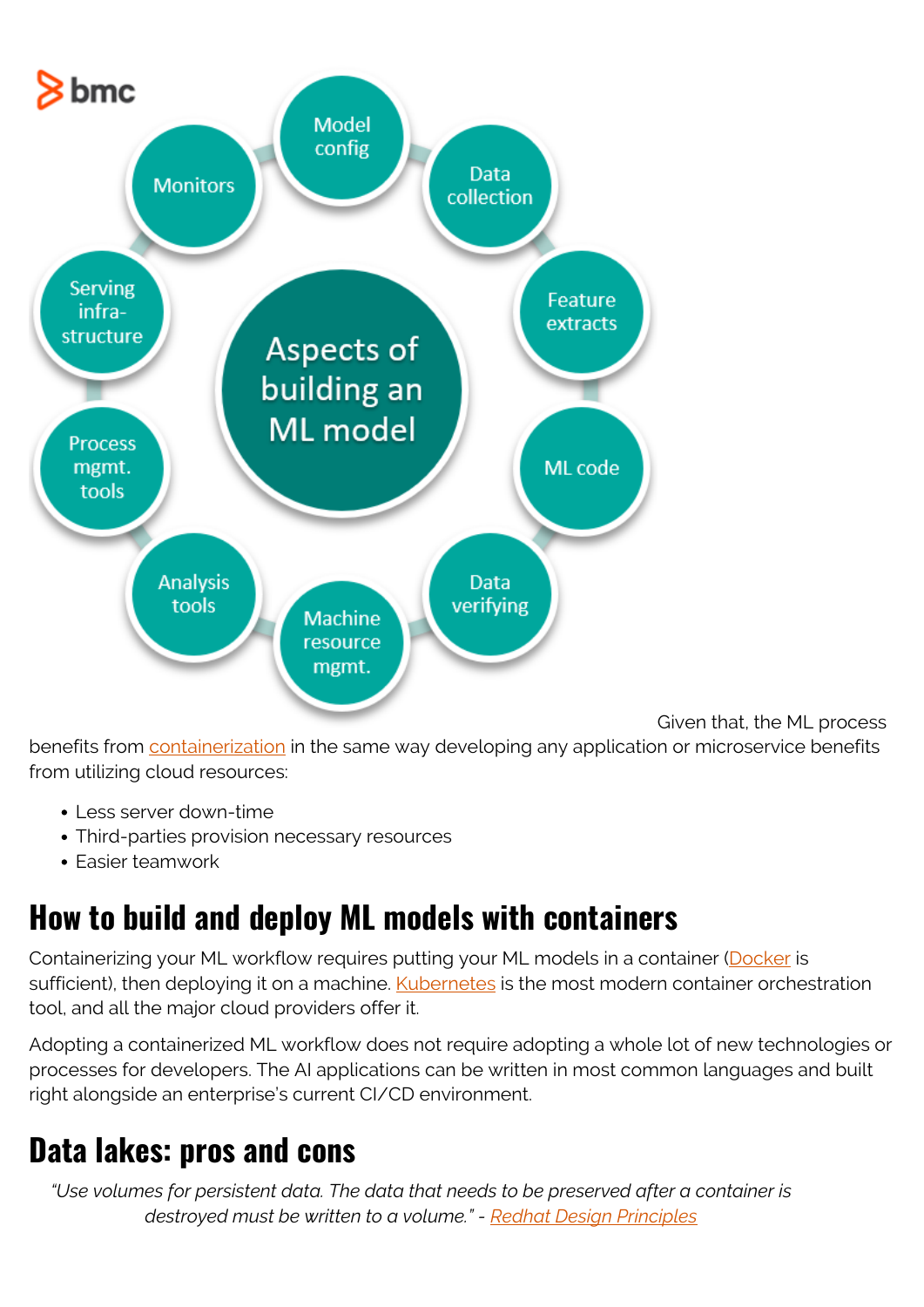Containers are created to run a process, then they are destroyed. Containers do not store any data, and should not store any, in their design. That's why external persistent volumes need to be used. Resources that offer distributed storage systems can be included in the ML workflow, such as:

- Hadoop
- GCP
- Azure
- AWS

A [data lake](https://blogs.bmc.com/blogs/data-lake-vs-data-warehouse-vs-database-whats-the-difference/) is a repository to store data in its raw form. It can store all types of data from [structured](https://blogs.bmc.com/blogs/structured-vs-unstructured-data/) [to unstructured data](https://blogs.bmc.com/blogs/structured-vs-unstructured-data/). Data can be stored in the Hadoop distributed file system (HDFS) and accessed by ML containers for training.

Here's how using a data lake can work:

- 1. The data lake provides a set of training and testing samples to an ML model at the time of training.
- 2. The container runs its training on those samples and output its results back to storage.
- 3. The container saves checkpoints of its ML model to the outside data source, not on the container, so new instances of the container can pick up training where one left off.

The trouble is that orchestrating this process can be very difficult to execute. So, we look to Kubernetes and cloud architectures to make it easier.

## **Kubeflow**

Kubeflow is a tool launched in 2018 by Google to help orchestrate the ML modelling process. Where Architects have Revit, ML engineers have Kubeflow. Kubeflow allows ML engineers to see just where their models are at in their training process, in terms of sequence, and also exposes the TensorFlow Tensorboard tool to show how well the model is performing. So Kubeflow abides by the Redhat High Observability Principle (HOP).

[Kubeflow](https://blogs.bmc.com/blogs/kubeflow/) is a great tool, so I'll summarize the key benefits:

- 1. Great documentation
- 2. Multi-cloud framework
- 3. Monitoring tools
- 4. Workflow management
- 5. Model deployment

### **Containers support multiple languages**

Data science teams often use several languages. Containers let them continue to do just that. Resources will use whatever container is passed to them, so the programming language can be any that a developer is already used to. ML containers can support Julia, [Python](https://blogs.bmc.com/blogs/python-vs-java/), R, [Go,](https://www.bmc.com/blogs/go-vs-python/) [Java,](https://blogs.bmc.com/blogs/state-of-java/) JavaScript, etc.

The major [Machine Learning libraries](https://blogs.bmc.com/blogs/machine-learning-ai-frameworks/) are written in Python and JavaScript, so data science and [MLOps teams](https://blogs.bmc.com/blogs/mlops-machine-learning-ops/) will only need to evolve from using their own, local resources to packaging their setup in a container to be distributed on whatever hosting platform they wish.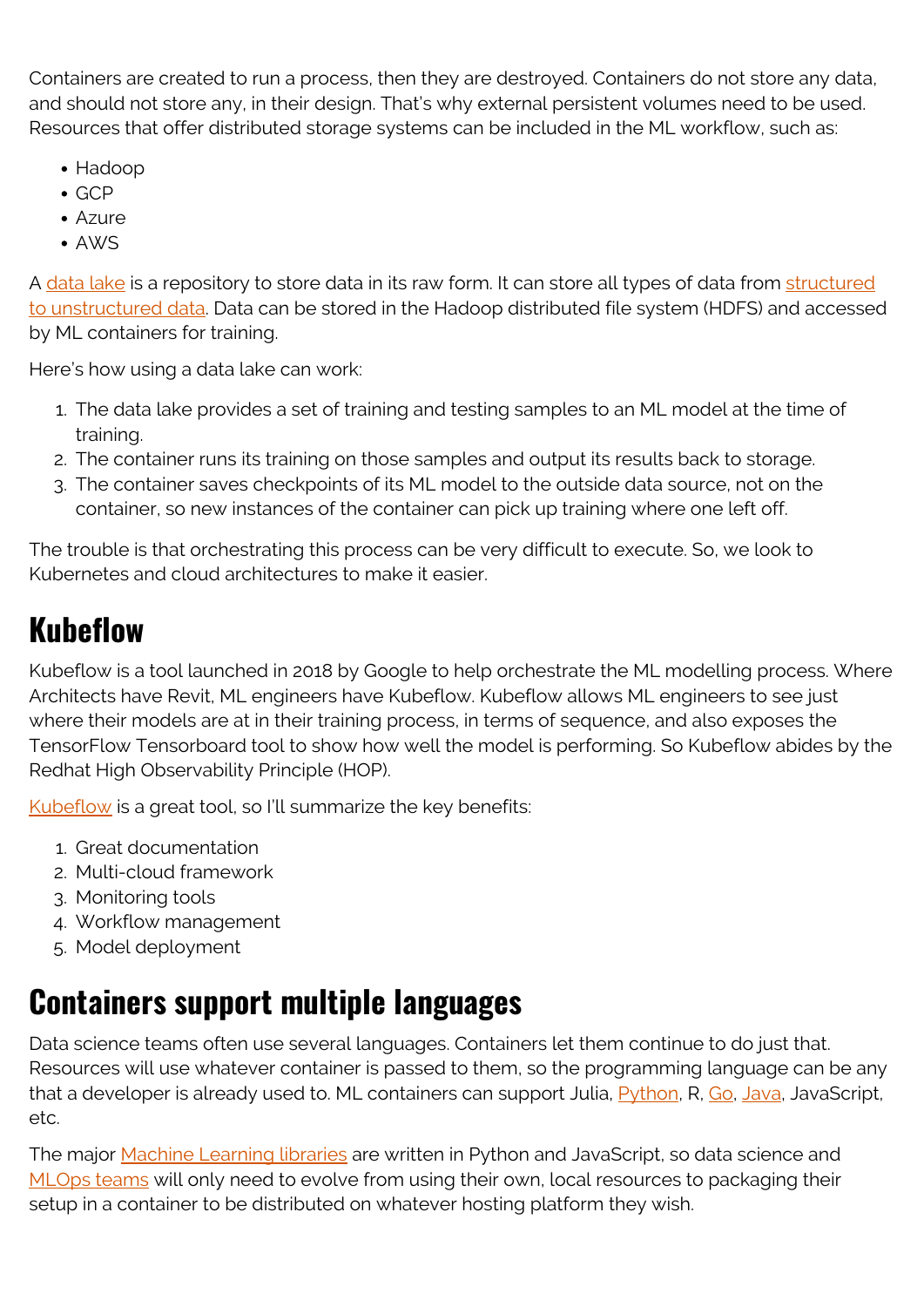Google Search is the developer's best friend. Developers share some ML container templates, so others don't have to start from scratch:

- [ML Container Templates](https://github.com/tonyreina/mlt)
- [Build a Docker Container with Your Machine Learning Model](https://towardsdatascience.com/build-a-docker-container-with-your-machine-learning-model-3cf906f5e07e)

### **Machine learning workflows**

Finally, at the core of the ML workflow are notebooks. The idea for notebooks is to make the process from training, testing, and deploying a model as effortless as possible.

#### **Jupyter notebooks**

[Jupyter notebooks](https://blogs.bmc.com/blogs/installing-jupyter-for-big-data-and-analytics/) have opened the door for people who do not know how to code to gradually learn code by running and reading code. The notebook lets [data scientists](https://blogs.bmc.com/blogs/data-engineer-vs-data-scientist/) conduct research around a ML model's performance and make minor tweaks to it without having to know a whole lot of code.

The notebook has opened the doors to coding and data science research to an illiterate population. I mean that in the most respectful way. The notebook has granted jobs to people who otherwise would not have been qualified, not because they weren't intelligent and couldn't understand the data, but because they simply couldn't code.

For the ML industry, these notebooks are where much of the work, research, and fine-tuning is done. To turn these notebooks into [production-ready models takes an extra step,](https://medium.com/@_orcaman/jupyter-notebook-is-the-cancer-of-ml-engineering-70b98685ee71) but taking the extra step is cheap compared to decreasing the size of the labor force capable of doing the R&D. Good ML models need a lot of [R&D.](https://blogs.bmc.com/blogs/innovation-r-and-d/)

#### **Kubeflow**

[Kubeflow supports Jupyter Notebook integration.](https://web.archive.org/web/20200915135656/https://www.kubeflow.org/docs/notebooks/why-use-jupyter-notebook/) It will use the [kf-fairing](https://github.com/kubeflow/fairing) library for both training directly from the notebook or deploying a model from the notebook. Kubeflow includes services to spawn and manage Jupyter notebooks, and even custom resources to [containerize a Jupyter](https://web.archive.org/web/20201021044329/https://www.kubeflow.org/docs/notebooks/custom-notebook/) [notebook](https://web.archive.org/web/20201021044329/https://www.kubeflow.org/docs/notebooks/custom-notebook/) so it is prepped to run on the Kubernetes infrastructure.

#### **GitHub Actions**

Then, to make this seamlessly integrate with your *CI/CD* infrastructure and [GitHub,](https://blogs.bmc.com/blogs/github-vs-gitlab-vs-bitbucket/) GitHub launched GitHub Actions in 2019 to help automate the CI/CD process.

To get the most recent software, a container might pull from a GitHub repo to then execute its ML tasks. An action can be used to deploy a new model architecture on a new commit or an approved code review.

## **Start containerizing ML**

Containerized ML takes just a little bit of work to jump in and setup. Once the leap is taken, ML models can be trained faster and turned into APIs. Their creation can be better monitored, and the R&D phase can be versioned and better documented.